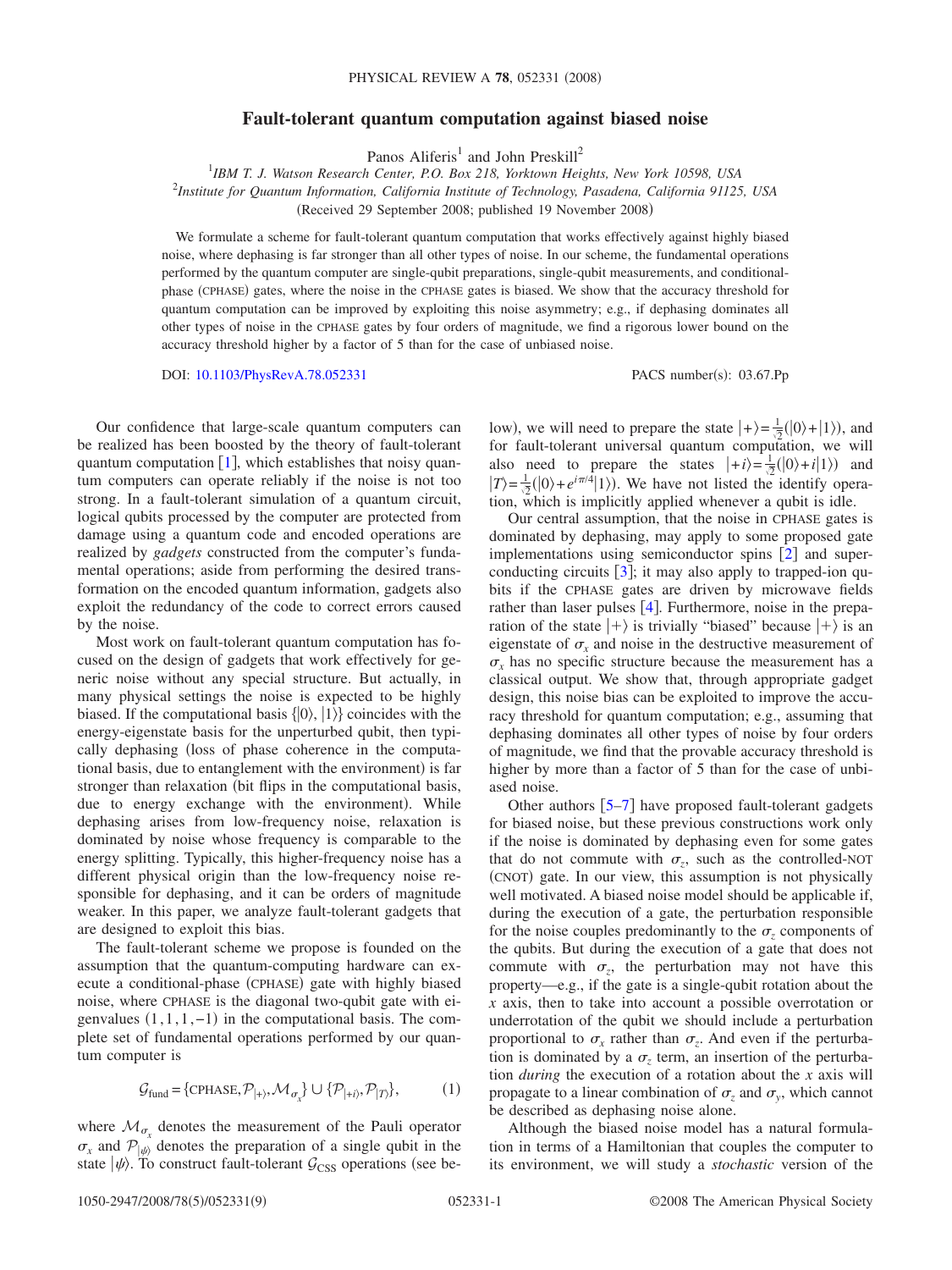model. A stochastic noise model assigns a probability to each *fault path*—i.e., to each possible set of faulty fundamental operations in the circuit. We speak of *local stochastic noise* with strength  $\varepsilon$  if, for any  $r$  specified fundamental operations in the circuit, the sum of the probabilities of all fault paths with faults at those *r* locations is no larger than  $\varepsilon$ <sup>*r*</sup> [[8](#page-7-6)]. In this model no further restrictions are imposed on the noise and, in particular, the trace-preserving quantum operation applied at the faulty locations of each fault path is arbitrary and can be chosen adversarially. Therefore, although  $\varepsilon$  quantifies the strength of the noise, the faults can be correlated both temporally and spatially. It was shown recently in  $[9]$  $[9]$  $[9]$  that an ideal quantum circuit can be simulated accurately and with reasonable overhead provided that  $\varepsilon$  is smaller than  $\epsilon_{\text{th}} \geq 0.67 \times 10^{-3}$ ; this rigorous lower bound on the threshold is the best established so far for this noise model.

The noise model that we will analyze in this paper is a refinement of local stochastic noise that admits two different values of the noise strength:  $\varepsilon$ , quantifying the rate for faults in preparations and measurements and *dephasing* faults in CPHASE gates, and  $\varepsilon' \ll \varepsilon$ , quantifying the rate for all other types of faults in CPHASE gates. In this model, a fault path indicates not only which locations are faulty, but also, for each CPHASE gate, whether a dephasing fault or some other type of fault has occurred. We speak of *local stochastic biased noise* if the sum of the probabilities of all fault paths that are faulty at *r* specified locations, of which *s* are nondephasing faults at CPHASE gates, is no larger than  $\varepsilon^{r-s}(\varepsilon')^s$ . For dephasing faults, all Kraus operators are assumed to be diagonal in the computational basis, and for all other types of faults, the Kraus operators are arbitrary. We refer to the ratio  $\epsilon/\epsilon'$  as the noise "bias."

Our scheme for fault-tolerant quantum computation will be protected by a code  $C_1 \rhd C_2$  where  $\rhd$  denotes code concatenation. The inner code  $C_1$  protects against dephasing, mapping highly biased noise to a more balanced *effective* noise model with reduced noise strength. The code  $C_2$  maps unstructured noise with strength below  $\varepsilon_{th}$  to noise with negligible strength. We take  $C_1$  to be a length-*n* repetition code in the dual basis, where *n* is odd; the *n*− 1 check operators are  $I^{\otimes j} \otimes \sigma_x \otimes \sigma_x \otimes I^{\otimes n-j-2}$   $(j=0,1,\ldots,n-2)$ , and the logical Pauli operators acting on the one encoded qubit are  $\sigma_x^L = \sigma_x \otimes I \otimes I \otimes \cdots \otimes I$  and  $\sigma_z^L = \sigma_z \otimes \sigma_z \otimes \cdots \otimes \sigma_z$ . The code  $C_1$  can correct  $(n-1)/2\sigma_z$  errors but provides no protection against  $\sigma_x$  errors. We take  $C_2$  to be a concatenated CSS code [[8](#page-7-6)]. For a CSS code, the fault-tolerant encoded versions of operations in the set

$$
\mathcal{G}_{\text{CSS}} = \{ \text{CNOT}, \mathcal{P}_{|0}, \mathcal{P}_{|+\rangle}, \mathcal{M}_{\sigma_z}, \mathcal{M}_{\sigma_x} \}
$$
(2)

can be built out of operations that are contained in this set; furthermore,  $G<sub>CSS</sub>$  operations suffice for measuring the error syndrome.

We will use the fundamental operations in  $G<sub>fund</sub>$  (where the only necessary state preparation is  $\mathcal{P}_{(+)}$  to construct  $\mathcal{G}_{CSS}$ gadgets protected by  $C_1$ . Combining with known constructions for CSS codes  $[10]$  $[10]$  $[10]$ , we obtain  $\mathcal{G}_{CSS}$  gadgets protected by  $C_1 \triangleright C_2$ . Finally, CSS operations will be extended to a universal set by appending preparations of the states  $|+i\rangle$  and  $|T\rangle$ ; high-fidelity encoded copies of these states can be pre-

<span id="page-1-0"></span>

FIG. 1. (Color online) Scheme for achieving fault-tolerant universal quantum computation against highly biased noise.

pared by teleporting ("injecting") into the  $C_1 \triangleright C_2$  block and then performing state distillation  $[11]$  $[11]$  $[11]$ . Our scheme for achieving fault-tolerant universal quantum computation is il-lustrated in Fig. [1](#page-1-0) (we denote an operation  $\mathcal O$  encoded in  $\mathcal C_1$ or  $C_1 \rhd C_2$  as  $\mathcal{O}^L$  or  $\overline{O}$ , respectively).

The crux of our gadget constructions, and the basis for our threshold analysis, is the design of the  $C_1$ -protected CNOT gadget using the operations in  $G<sub>fund</sub>$ . The key idea is to use a variant of state teleportation that simultaneously executes the encoded gate and extracts the error syndrome. But first, let us discuss how to construct  $C_1$ -protected gadgets for the other operations in  $G$ <sub>CSS</sub>.

The destructive measurement of  $\sigma_x^L$  is performed by measuring  $\sigma_r$  for all qubits in the code block and then computing the majority of the measurement outcomes. This measurement is fault tolerant in the following sense: if *m* of the qubits in the input code block have errors and *s* of the singlequbit measurements are faulty, then the outcome of the noisy encoded measurement agrees with the outcome of an ideal encoded measurement provided that  $m+s \leq (n-1)/2$ . The preparation of  $|+\rangle_L$  is executed transversally:  $P_{\vert + \rangle_L} = (P_{\vert + \rangle})^{\otimes n}$ . This operation is fault tolerant because at least  $(n+1)/2$  of the preparations of  $|+\rangle$  must be faulty to cause an encoded error.

A nondestructive measurement of  $\sigma_z^L$  is performed with the circuit depicted in Fig. [2:](#page-1-1) an ancilla qubit is prepared in the state  $| + \rangle$ , *n* consecutive CPHASE gates are executed, and then  $\sigma_r$  is measured on the ancilla qubit. If performed only once, this measurement is not fault tolerant, because a single  $\sigma$ <sub>z</sub> error acting on the ancilla can flip the outcome; however, fault tolerance can be ensured by repeating the measurement *r* times, where *r* is odd, and computing the majority of the outcomes. Although  $\sigma$ <sub>z</sub> errors acting on the data qubits do not affect the measurement outcome, they might contribute to a logical  $\sigma_z^L$  error that could affect subsequent operations. It is therefore noteworthy that if the input block has  $m\sigma_z$ 

<span id="page-1-1"></span>

FIG. 2. (Color online) Gadget that measures  $\sigma_z^L$  (here, *n*=3). The measurement is repeated  $r$  times to ensure fault tolerance (here,  $r=3$ ), with the repetitions staggered as shown so that the data qubits are never idle in between consecutive gates.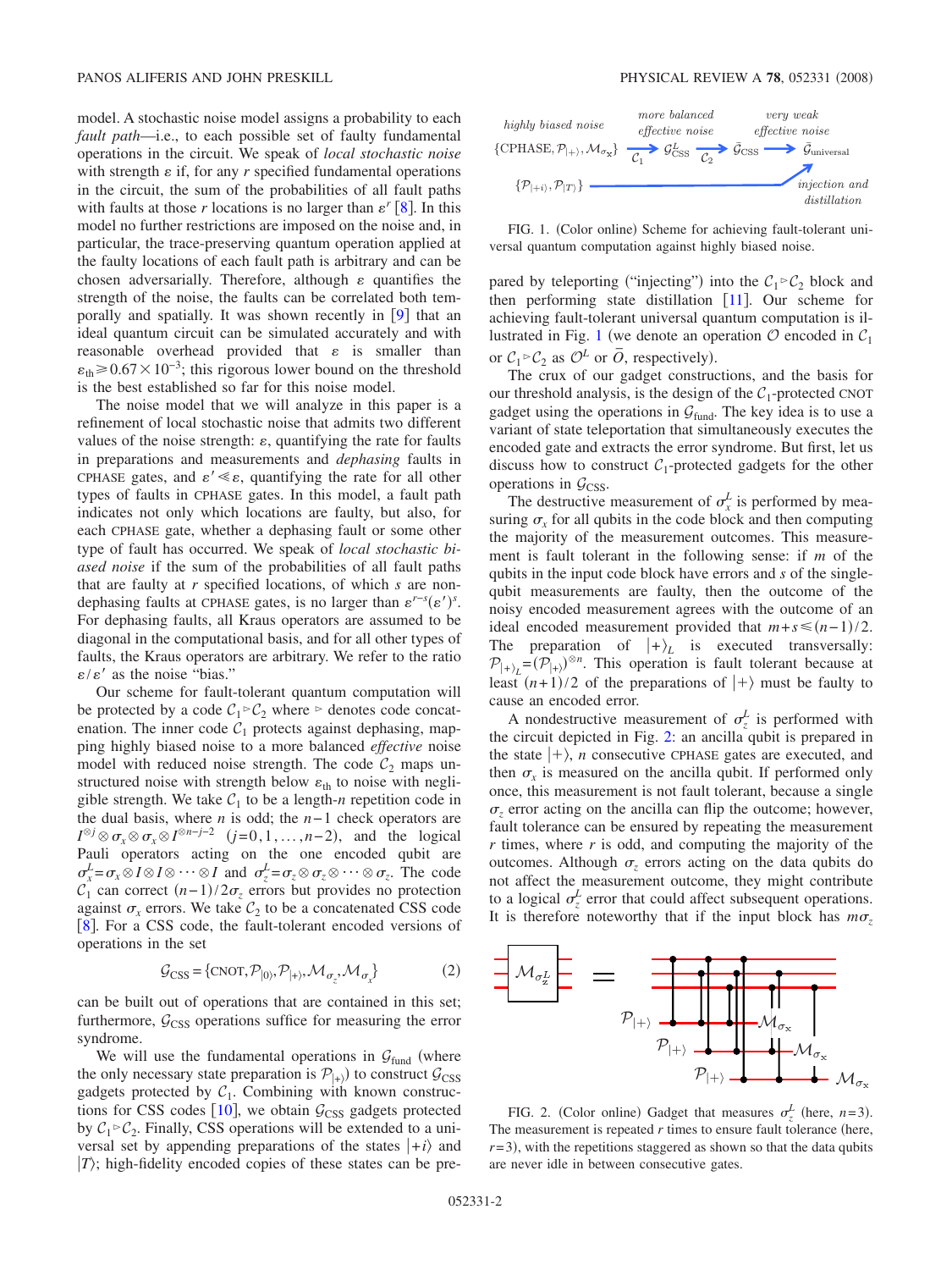<span id="page-2-0"></span>

FIG. 3. (Color online) On the left, a "one-bit teleportation" circuit. On the right, the error correction gadget.

errors and the measurement gadget has *s* dephasing faults, then there will be no more than  $m + s\sigma_z$  errors in the output block.

The preparation of  $|0\rangle_L$  is executed by first preparing  $|+\rangle$  and then performing the nondestructive measurement of  $\sigma_z^L$ . Again,  $\sigma_z$  errors acting on the data qubits will not disturb the eigenvalue of  $\sigma_z^L$ ; only the  $\sigma_z$  errors acting on the ancilla are problematic. Therefore, the fault tolerance of  $\mathcal{M}_{\sigma^L_{z}}$  ensures the fault tolerance of  $\mathcal{P}_{\ket{0}}$ . If the measurement result is  $\sigma_z^L$ =−1, then the prepared state differs from  $|0\rangle_L$  by a known logical  $\sigma_x^L$  error. This error need not be corrected; rather, it is used to update the "Pauli frame" of the encoded block  $\lceil 12 \rceil$  $\lceil 12 \rceil$  $\lceil 12 \rceil$ .

Error correction can be performed by teleporting an en-coded block [[12](#page-8-1)]. Because we only need to correct  $\sigma$ , errors, the error correction gadget can be simplified to an encoded version of the "one-bit teleportation" circuit  $\lceil 13 \rceil$  $\lceil 13 \rceil$  $\lceil 13 \rceil$  depicted in Fig. [3.](#page-2-0) Ideally, the output encoded qubit has the same state as the input encoded qubit, apart from a possible  $\sigma_z^L$  (if the outcome of  $\mathcal{M}_{\sigma_{\mathbf{x}}^L}$  is −1) and a possible  $\sigma_{\mathbf{x}}^L$  (if the outcome of  $\mathcal{M}_{\sigma_z^L \sigma_z^L}$  is −1); thus, the Pauli frame is updated based on the measurement outcomes. The nondestructive measurement of  $\sigma_z^L \sigma_z^L$  is performed using one ancilla qubit and 2*n* CPHASE gates, and is repeated *r* times, much as for the measurement of  $\sigma_z^L$  described above. If the input block has  $m\sigma_z$  errors and the error-correction gadget has *s* dephasing faults, then the outcome of  $\mathcal{M}_{\sigma_{\mathbf{x}}^L}$  agrees with the ideal case, provided *m*+*s* ≤ (*n*−1)/2. Furthermore, the outcome of  $\mathcal{M}_{\sigma_z^L \sigma_z^L}$  agrees with an ideal measurement for  $s \leq (r-1)/2$ , and the number of  $\sigma$ <sub>z</sub> errors in the output block is no more than *s*.

By combining one-bit teleportation gadgets acting on both output blocks with a logical CNOT gate, we obtain the CNOT gadget depicted in Fig. [4,](#page-2-1) where the upper block is the control block and the lower block is the target block. The measurements of  $\sigma_z^L \sigma_z^L$  and  $\sigma_z^L \sigma_z^L \sigma_z^L$  are repeated *r* times using ancilla qubits and CPHASE gates, as described previously. If the input target block has  $m_1\sigma$ , errors, the input control block has  $m_2\sigma_z$  errors, and the CNOT gadget contains *s* dephasing faults, then both  $\mathcal{M}_{\sigma_{\mathbf{x}}^{L}}$ 's agree with the ideal case provided that  $m_1 + s \leq (n-1)/2$  and  $m_2 + s \leq (n-1)/2$ ; furthermore, each output block contains no more than  $s\sigma_z$  errors, and  $\mathcal{M}_{\sigma_z^L \sigma_z^L}$  and  $\mathcal{M}_{\sigma_z^L \sigma_z^L \sigma_z^L}$  agree with the ideal measurements for  $s \le (r-1)/2$ . Further properties of the CNOT gadget are discussed in Appendix A.

Now consider a circuit constructed from these  $C_1$ -protected  $G_{CSS}$  gadgets—how accurately does it simulate an ideal circuit? A gadget operates correctly if all of the encoded measurements it contains agree with the ideal case the case in which the input blocks have no errors and the

<span id="page-2-1"></span>

FIG. 4. (Color online) Fault-tolerant CNOT gadget. Pauli operators that update the Pauli frame (not shown) are determined by the measurement outcomes.

gadget contains no faults); otherwise, the gadget fails. For each  $G<sub>CSS</sub>$  gadget, we have derived an upper bound on its probability of failure in terms of the noise strength  $\varepsilon$  and the bias factor  $\varepsilon/\varepsilon'$  of the local stochastic biased noise model. See Appendix B for details of this combinatorial analysis.

The largest of these upper bounds (found for the CNOT gadget) is denoted  $\varepsilon^{(1)}$ ; it can be regarded as the effective noise strength of a local stochastic noise model that characterizes the noise in  $C_1$ -protected  $G_{CSS}$  circuits. In Fig. [5,](#page-2-2) we have plotted  $\varepsilon^{(1)}$  as a function of  $\varepsilon$  for two different values of the bias. If  $\varepsilon^{(1)}$  is below the previously established lower bound on the accuracy threshold for CSS operations  $(\varepsilon_{\text{th}}^{\text{CSS}} \ge 0.67 \times 10^{-3}$  [9]), then we can choose the code  $\mathcal{C}_2$  so that the  $G<sub>CSS</sub>$  gadgets protected by  $C_1 \rhd C_2$  are arbitrarily accurate. Thus we set  $\varepsilon^{(1)} = 0.67 \times 10^{-3}$  and choose *n* so that  $\varepsilon$ is as large as possible. If the bias is  $10<sup>4</sup>$ , then the maximum value is  $\varepsilon = 2.50 \times 10^{-3}$ , occurring at  $n = r = 11$ .

Furthermore, as we show in Appendix C, the injection and distillation of the  $|+i\rangle$  and  $|T\rangle$  states can be performed effectively for  $\varepsilon \le 2.50 \times 10^{-3}$ . We conclude that  $2.50 \times 10^{-3}$  is a lower bound on the accuracy threshold for universal quantum computation under local stochastic biased noise with

<span id="page-2-2"></span>

FIG. 5. (Color online) Upper bounds on the effective noise strength  $\varepsilon^{(1)}$  for  $C_1$ -protected  $\mathcal{G}_{CSS}$  operations as a function of  $\varepsilon$  and the bias  $\varepsilon/\varepsilon'$  (where for each value of  $\varepsilon$ , we optimize over *n* and *r*). The straight line with slope unity serves as a guide to the eye.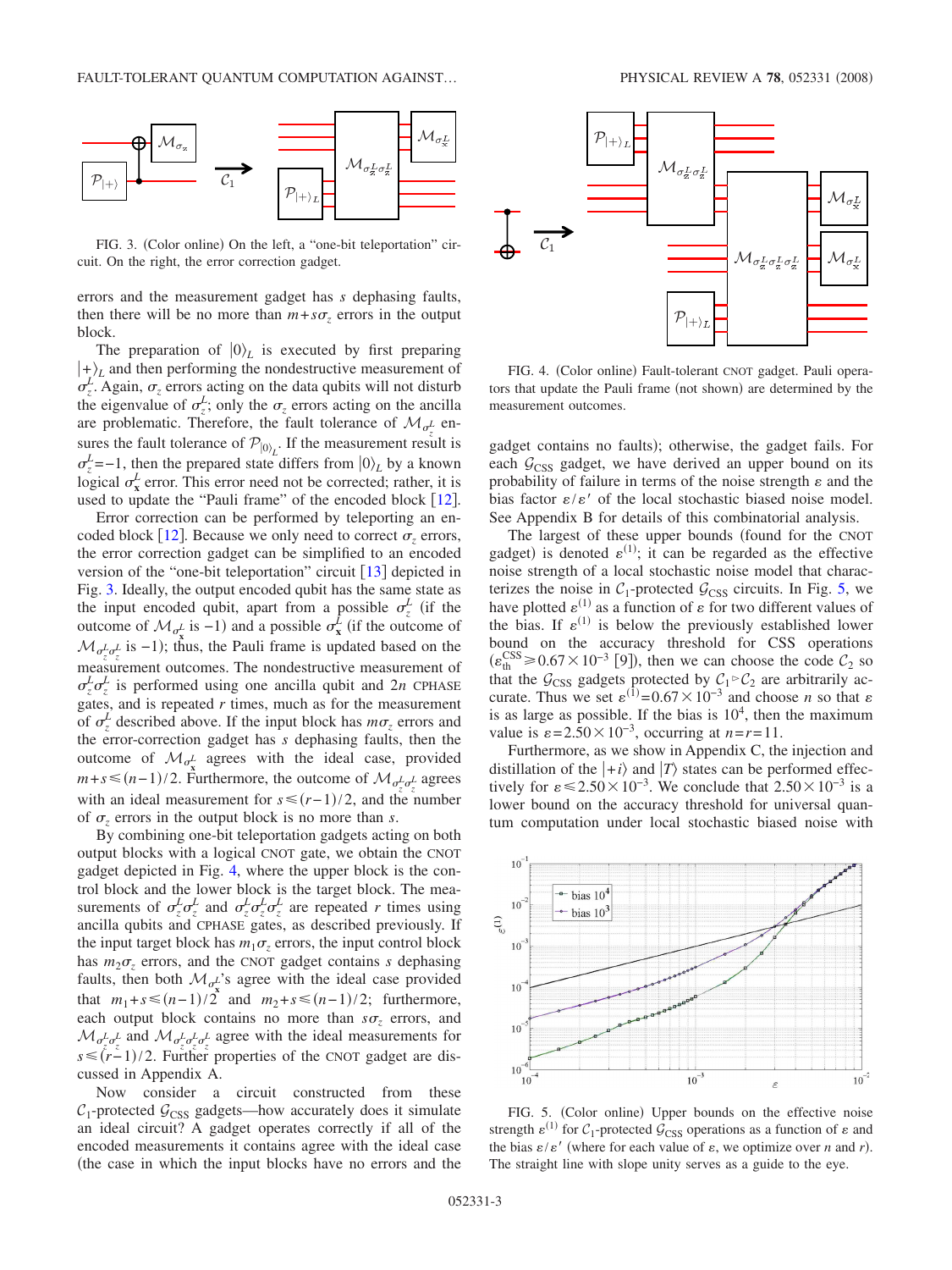bias  $10<sup>4</sup>$ . This is an improvement by about a factor of 4 compared to the case of unstructured noise. On the other hand, the improvement is more modest for smaller values of bias; e.g., for a bias of  $10^3$ , our lower bound becomes  $1.54 \times 10^{-3}$  (where the maximum value  $\varepsilon = 1.54 \times 10^{-3}$ occurs at  $n = r = 7$ ), an improvement by about a factor of 2.

These results can be further improved by modifying the decoding procedure for  $C_1 \rhd C_2$ . Recall that the outcome of each  $C_1$ -protected measurement is determined by a majority vote, and note that this outcome is more likely to be wrong if the vote is "close"—i.e., if the majority has just one more vote than the minority. For example, if  $(n-1)/2$  of the  $\sigma_x$ measurements inside  $\mathcal{M}_{\sigma_{\mathbf{x}}^L}$  disagree with the choice of the majority, then there might be  $(n+1)/2$  errors in the block, resulting in an encoded error. But if only  $(n-3)/2$  qubits disagree with the majority, then there must be at least  $(n+3)/2$  errors to cause an encoded error. This observation also applies to the majority voting in  $\mathcal{M}_{\sigma_z^L \sigma_z^L}$  and  $\mathcal{M}_{\sigma_z^L \sigma_z^L \sigma_z^L}$ .

The code  $C_2$  can be decoded more reliably by exploiting information concerning which  $C_1$ -protected measurements have close votes; see Appendix D for details. Using this more sophisticated decoding method, we find that the accuracy threshold improves to  $2.09 \times 10^{-3}$  for bias  $10^3$  and improves to  $3.51 \times 10^{-3}$  for bias  $10^4$ .

Fault-tolerant methods will be essential for achieving large-scale quantum computation. These methods can be more effective when customized for the particular properties of the noise in the computing hardware. In this paper, we have explained how to exploit noise asymmetry in diagonal gates to make fault-tolerant quantum computing work better. We have analyzed the performance of our scheme for local stochastic biased noise; using techniques described in [[8](#page-7-6)[,14](#page-8-3)[,15](#page-8-4)], a more realistic Hamiltonian biased noise model could also be analyzed.

A notable property of our constructions is that the only fundamental operation used by the quantum computer, other than single-qubit preparations and measurements, is the twoqubit CPHASE gate. This feature is attractive, because in some physical settings CPHASE gates are particularly easy to execute with highly biased noise and reasonable fidelity; e.g., our companion paper  $[16]$  $[16]$  $[16]$  discusses how the encoding scheme we have formulated here applies to superconducting flux qubits.

We thank David DiVincenzo, Daniel Gottesman, and Gabriel Mendoza for useful discussions. This research is supported in part by DOE under Grant No. DE-FG03-92- ER40701, NSF under Grant No. PHY-0456720, and NSA under ARO Contract No. W911NF-05-1-0294.

### **APPENDIX A: COMMENTS ON THE CNOT GADGET**

In our discussion in the main text, the measurement of  $\sigma_z^L \sigma_z^L$  is repeated *r* times inside  $\mathcal{M}_{\sigma_z^L \sigma_z^L}$  and the measurement of  $\sigma_z^L \sigma_z^L \sigma_z^L$  is also repeated *r* times inside  $\mathcal{M}_{\sigma_z^L \sigma_z^L \sigma_z^L}$ . In general, the number of repetitions could be different in the two cases  $r_1$  and  $r_2$  for the measurements of  $\sigma_z^L \sigma_z^L$  and  $\sigma_z^L \sigma_z^L \sigma_z^L$ , respectively, and for now we will distinguish  $r_1$  and  $r_2$  from *n* so that the counting we describe below will be more trans-

<span id="page-3-0"></span>

FIG. 6. (Color online) The full circuit of the CNOT gadget (here, for compactness we have chosen  $r_1 = r_2 = n = 2$ , but the structure of the circuit is similar for odd values).

parent. In fact, later on we will set  $r_1 = r_2 = n$ , which turns out to be optimal or nearly optimal in the cases we have studied. A further advantage of the choice  $r_1 = r_2 = n$  is that we can eliminate storage locations (where qubits are idle) in the CNOT gadget by staggering the measurements as in Fig. [2;](#page-1-1) for this reason, we will not include any faults at storage locations in our estimate of the failure probability.

A noteworthy property of the CNOT gadget is that, if  $r_1 = r_2 = n$  and if the measurements are staggered as in Fig. [2,](#page-1-1) then the latest operations on the output blocks act one time step *before* the earliest operations on the input blocks. This property is obscured by the diagrammatic notation in Fig. [4,](#page-2-1) but it is evident once we consider the full circuit as in Fig. [6.](#page-3-0) Let us say that a data qubit "interacts" in a time step in which it is coupled to an ancilla qubit by a CPHASE gate. We choose a standard ordering for the *n* qubits in each block, such that the interactions of qubit *j* lag *j*− 1 time steps behind the interactions of qubit 1. Then, in the CNOT gadget, qubit 1 in the output control block interacts during time steps 1 through *n* and qubit 1 of the output target block interacts during time steps 1 through *n*. Meanwhile, qubit 1 in the input control block interacts during time steps  $n+1$  through  $3n$  and qubit 1 in the input target block interacts during time steps  $n+1$ through 2*n*. Therefore, in time step  $n+1$ , as qubit 1 in each input block begins to interact, qubit 1 in each output block is ready for execution of the next gadget. This is a characteristic feature of gate teleportation; it implies that a circuit of  $G<sub>CSS</sub>$  operations can be simulated in constant depth, independent of the size and depth of the simulated circuit.

## APPENDIX B: THE THRESHOLD FOR  $G$ <sub>CSS</sub> OPERATIONS

Among all  $G<sub>CSS</sub>$  gadgets, the CNOT gadget contains the largest number of fundamental operations. Therefore, if we derive an upper bound on its probability of failure, this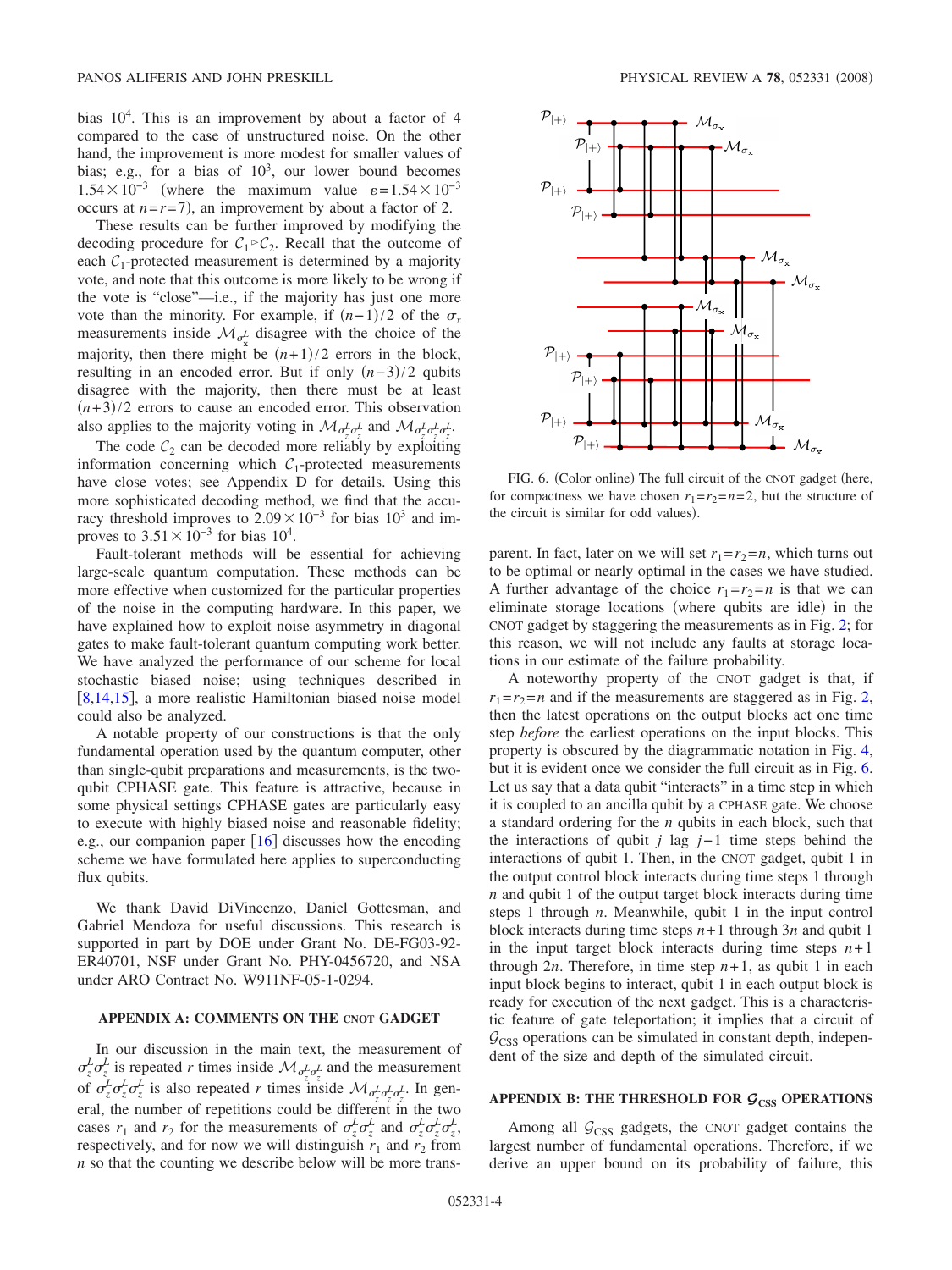<span id="page-4-0"></span>

FIG. 7. (Color online) A CNOT gadget preceded by CNOT gadgets acting on each of its input blocks.

bound will also apply to all the other  $G<sub>CSS</sub>$  gadgets.

To estimate the probability of failure for a CNOT gadget, we first observe that a  $\sigma_x$  error on a data qubit or  $\sigma_z$  errors acting on many ancilla qubits can cause an incorrect outcome of  $\mathcal{M}_{\sigma_z^L \sigma_z^L}$  or  $\mathcal{M}_{\sigma_z^L \sigma_z^L \sigma_z^L}$ . The outcome of  $\mathcal{M}_{\sigma_x^L}$  may be incorrect due to  $\sigma_z$  errors acting on multiple qubits in a single block or due to a  $\sigma_x$  error acting on an ancilla qubit that propagates repeatedly to generate many  $\sigma$ <sub>z</sub> errors in the code block.

In addition, we must take into account errors in preceding gadgets that could propagate into the CNOT gadget we are considering; e.g., Fig. [7](#page-4-0) depicts a CNOT gadget preceded by CNOT gadgets acting on each of its input blocks. A  $\sigma$ <sub>z</sub> error in one of the preceding gadgets might affect the outcome of an  $\mathcal{M}_{\sigma_x}^L$  in the current gadget, and a  $\sigma_x$  error in one of the preceding gadgets can alter the outcome of  $\mathcal{M}_{\sigma_z^L \sigma_z^L}$  or  $\mathcal{M}_{\sigma_z^L \sigma_z^L \sigma_z^L}$  in the current gadget.

To understand the effect of  $\sigma_x$  errors in the CNOT gadgets, note that an incorrect outcome of  $\mathcal{M}_{\sigma_z^L \sigma_z^L}$  produces a  $\sigma_x^L$  error acting on the CNOT gadget's output control block and an incorrect outcome of  $\mathcal{M}_{\sigma_z^L \sigma_z^L \sigma_z^L}$  produces a  $\sigma_x^L$  error acting on the CNOT gadget's output target block. Consider, e.g., the control block of the final CNOT gadget for the case depicted in Fig. [7,](#page-4-0) and suppose that a single nondephasing fault in a CPHASE gate contained in the  $\mathcal{M}_{\sigma_z^L \sigma_z^L \sigma_z^L}$  of the immediately preceding gadget alters the outcome of that measurement and also of the  $\mathcal{M}_{\sigma_z^L \sigma_z^L}$  in the later gadget. Then this one fault causes logical errors in each of two consecutive gadgets. However, the logical error in the earlier CNOT gadget is a  $\sigma_x^L$ acting on its output target block and has no effect on its output control block. Therefore, we can propagate the logical error forward from the earlier gadget to the later gadget; i.e., we may just as well say that the earlier gadget is executed properly and the logical error occurs only in the later gadget.

More generally, whenever a single  $\sigma_x$  error causes logical errors in two consecutive gadgets, the logical error in the earlier gadget can be propagated forward into the later gadget in this way. Thus, we may hold the  $\sigma_r$  error responsible for only the failure of the later gadget and we may disregard the damage it inflicts on the earlier gadget. In effect, then, a single nondephasing fault occurring with probability  $\varepsilon'$  can cause the failure of only one of our  $C_1$ -protected gadgets.

A measurement of  $\sigma_z^L \sigma_z^L$  uses 2*n* CPHASE gates and a measurement of  $\sigma_z^L \sigma_z^L \sigma_z^L$  uses  $3n$  CPHASE gates. Therefore, the CNOT gadget contains  $(2r_1+3r_2)n$  CPHASE gates. We pessimistically assume that any nondephasing fault in a CPHASE gate that is either contained within the CNOT gadget or that propagates into the CNOT gadget causes the gadget to fail. We denote by  $\varepsilon_{-d}^{(1)}$  the probability of failure due to a nondephasing fault in a CPHASE gate and conclude that

$$
\varepsilon_{-d}^{(1)} \le (2r_1 + 3r_2 + 2r)n\varepsilon', \tag{B1}
$$

where  $r \leq \max(r_1, r_2)$ . Here, for each input block, *rn* is an upper bound on the number of CPHASE gates in the preceding gadget where errors can propagate into the current gadget.

Now, suppose that there are no CPHASE gates with nondephasing faults and consider the probability of failure of the CNOT gadget due to dephasing faults at CPHASE gates and due to faults in preparations and measurements. We may assume without loss of generality that the faults at the operations  $\mathcal{P}_{\vert + \rangle}$ and  $\mathcal{M}_{\sigma_x}$  have diagonal Kraus operators, as  $\sigma_x$  errors have no effect at these locations.

A dephasing fault can alter the outcome of a  $\sigma_z^L \sigma_z^L$  or  $\sigma_z^L \sigma_z^L \sigma_z^L$  measurement only if it acts on the ancilla qubit used during the measurement. For each of these logical measurements there is one preparation and one measurement operation; furthermore, there are 2*n* CPHASE gates for the  $\sigma_z^L \sigma_z^L$ measurement and 3*n* CPHASE gates for the  $\sigma_z^L \sigma_z^L \sigma_z^L$  measurement. We therefore obtain upper bounds on the probability of failure for the majority vote of the repeated measurements:

<span id="page-4-1"></span>
$$
\varepsilon(\mathcal{M}_{\sigma_z^L \sigma_z^L}) \leqslant \left(\frac{r_1}{\frac{r_1+1}{2}}\right) \left[ (2n+2)\varepsilon \right]^{(r_1+1)/2},\tag{B2}
$$

$$
\varepsilon(\mathcal{M}_{\sigma_z^L \sigma_z^L \sigma_z^L}) \leqslant \left(\frac{r_2}{2}\right) \left[ (3n+2)\varepsilon \right]^{(r_2+1)/2}.\tag{B3}
$$

A measurement of  $\sigma_x^L$  can fail if the majority of the qubits in the block have errors. For each qubit, the error can arise during the preparation of the qubit, the measurement of the qubit, or a CPHASE gate that acts on the qubit. Therefore, an upper bound on the probability of failure is

$$
\varepsilon(\mathcal{M}_{\sigma_{\mathbf{x}}^{L}}^{[1]}) \leq \left(\frac{n}{2}\right) [(r+r_{1}+r_{2}+2)\varepsilon]^{(n+1)/2} \qquad (B4)
$$

for the measurement of the control block and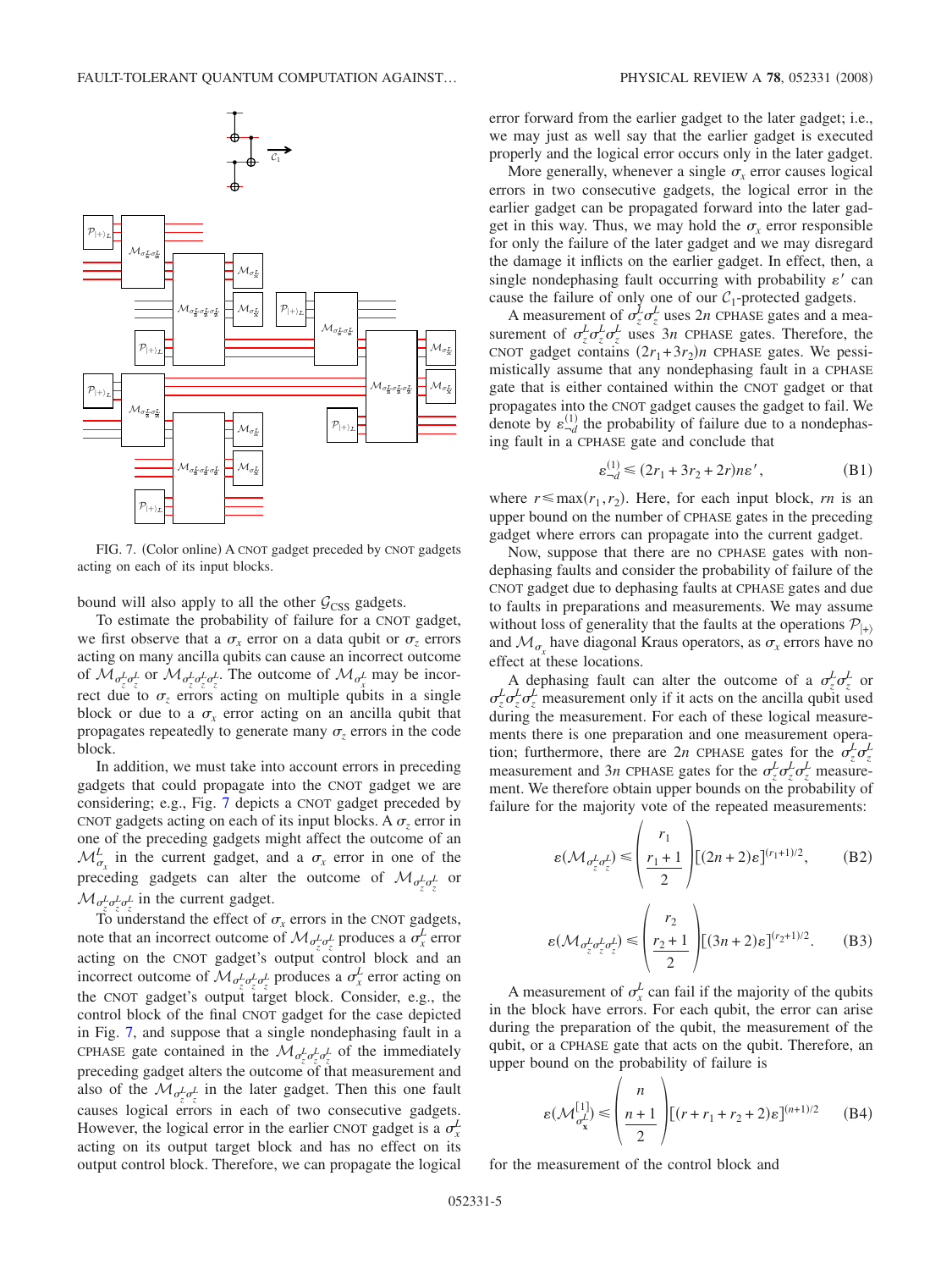<span id="page-5-0"></span>

FIG. 8. (Color online) Teleportation circuits for the Clifford group gates  $Q = e^{i(\pi/4)\sigma_x}$  and  $S = e^{-i(\pi/4)\sigma_z}$  and for the non-Clifford gate  $T = e^{-i(\pi/8)\sigma_z}$ . For the Clifford group gates the measurement determines a Pauli operator that updates the Pauli frame, and for the non-Clifford gate the measurement determines a non-Pauli correction that must be applied in the next step.

$$
\varepsilon(\mathcal{M}_{\sigma_{\mathbf{x}}^{L}}^{[2]}) \leqslant \left(\frac{n}{\frac{n+1}{2}}\right) \left[(r+r_{2}+2)\varepsilon\right]^{(n+1)/2} \tag{B5}
$$

for the measurement of the target block. Denoting by  $\varepsilon_d^{(1)}$  the probability of failure due to faults other than nondephasing faults in CPHASE gates, we obtain

$$
\varepsilon_d^{(1)} \le \varepsilon (\mathcal{M}_{\sigma_z^L \sigma_z^L}) + \varepsilon (\mathcal{M}_{\sigma_z^L \sigma_z^L \sigma_z^L}) + \varepsilon (\mathcal{M}_{\sigma_x^L}^{[1]}) + \varepsilon (\mathcal{M}_{\sigma_x^L}^{[2]})
$$
  

$$
\le 2 \left( \frac{n}{n+1} \right) \Big[ (2n+2)^{(n+1)/2} + (3n+2)^{(n+1)/2} \Big] \varepsilon^{(n+1)/2},
$$
  
(B6)

where to obtain the second inequality we have substituted  $r_1 = r_2 = r = n$ . Our upper bound on the total probability of failure for the CNOT gadget is

$$
\varepsilon^{(1)} \le \varepsilon_{-d}^{(1)} + \varepsilon_d^{(1)} \le 7n^2\varepsilon' + \varepsilon_d^{(1)}.
$$
 (B7)

The quantity  $\varepsilon^{(1)}$  is the effective noise strength for our  $C_1$ -protected  $G_{CSS}$  gadgets. In particular, if we set  $r=n=11$ ,  $\varepsilon = 2.50 \times 10^{-3}$ , and  $\varepsilon / \varepsilon' = 10^{4}$ , we find  $\varepsilon^{(1)} < 0.67 \times 10^{-3}$  so that the effective noise strength is below the threshold  $\varepsilon_{\text{th}}^{\text{CSS}} \ge 0.67 \times 10^{-3}$  for  $\mathcal{G}_{\text{CSS}}$  gadgets protected by  $\mathcal{C}_2$  [[9](#page-7-7)]. Thus  $2.50\times10^{-3}$  is a lower bound on the accuracy threshold for  $G<sub>CSS</sub>$  operations assuming a local stochastic biased noise model with bias  $10^4$ .

### **APPENDIX C: ACCURACY THRESHOLD FOR UNIVERSAL QUANTUM COMPUTATION**

If  $\varepsilon$  is below the  $\mathcal{G}_{CSS}$  threshold,  $\mathcal{G}_{CSS}$  gadgets protected by  $C_1 \triangleright C_2$  are highly reliable. To extend our gadgets to a universal set protected by  $C_1 \triangleright C_2$ , we use gate teleportation as shown in Fig. [8.](#page-5-0) Provided we can prepare the state  $|+i\rangle$ ,

<span id="page-5-1"></span>

FIG. 9. (Color online) Injection of the state  $|\psi\rangle$  into the  $C_1 \triangleright C_2$ block by using teleportation. After the encoded Bell state  $| \bar{\Phi}_0 \rangle$  is prepared, one  $C_1 \triangleright C_2$  block is decoded to  $C_1$ . Then, a Bell measurement is performed on the  $C_1$  block and the input state  $|\psi\rangle$ .

we can use the  $\mathcal{G}_{CSS}$  operations CNOT,  $\mathcal{P}_{|+\rangle}$ ,  $\mathcal{M}_{\sigma_x}$ , and  $\mathcal{M}_{\sigma_z}$  to teleport  $Q = \exp[i(\pi/4)\sigma_x]$  and  $S = \exp[-i(\pi/4)\sigma_z]$ . Together with the CNOT gate, *Q* and *S* suffice to generate the Clifford group. Provided we can prepare the state  $|T\rangle$ , we can go beyond the Clifford group and achieve universality by using  $G<sub>CSS</sub>$  operations and *S* to teleport the gate  $T = \exp[-i(\pi/8)\sigma_z]$ . Thus, we can do reliable universal quantum computation if we can perform CSS operations reliably and we can also prepare high-fidelity copies of the state  $|+i\rangle$  (the eigenstate of  $\sigma_y$  with eigenvalue +1) and the state *T*) (the eigenstate of  $S\sigma_x$  with eigenvalue +1).

Furthermore, if we are able to prepare noisy copies of  $|+i\rangle$  and  $|T\rangle$  that are not *too* noisy, then high-fidelity copies can be generated via state distillation protocols  $[11]$  $[11]$  $[11]$ . These protocols are based on CSS stabilizer codes, for which  $G<sub>CSS</sub>$ operations suffice to measure the error syndrome and to decode. The distillation protocol for  $|+i\rangle$  uses Steane's [[7,](#page-7-5)[1,](#page-7-0)[3](#page-7-2)] CSS code. In each round of the protocol, the code's check operators are measured for seven noisy copies of the input state; the encoded qubit is accepted and decoded if the error syndrome is trivial. The state  $|+i\rangle$  is prepared successfully unless at least three of the input states have errors. Similarly, the distillation protocol for  $|T\rangle$  uses a [[15,](#page-8-4)[1,](#page-7-0)[3](#page-7-2)] CSS code. In each round of the protocol, the code's check operators are measured for 15 noisy copies of the input state; the encoded qubit is accepted and decoded if the error syndrome is trivial. Here, too, the state  $|T\rangle$  is prepared successfully unless at least three of the input states have errors.

The error threshold for the  $|T\rangle$  distillation protocol was estimated in  $[11]$  $[11]$  $[11]$ , where it was shown that an input error probability as high as 14.1% can be tolerated if each input state is "twirled" by applying  $S\sigma_r$  with probability 1/2. The error threshold for  $|+i\rangle$  distillation is even higher. Therefore, if  $G_{\text{CSS}}$  gadgets protected by  $C_1 \triangleright C_2$  are reliable and we can also inject input states into the  $C_1 \triangleright C_2$  block with probability of error below 14.1%; then, we can do reliable universal quantum computation. (By distilling  $|+i\rangle$ , we can teleport the *S* gate, enabling us to perform the twirling step in the  $|T\rangle$ distillation protocol.)

The state injection is performed by teleportation as in Fig. [9.](#page-5-1) Let us use  $|\overline{\psi}\rangle$  to denote a state encoded in  $C_1 \triangleright C_2$ , to distinguish it from  $|\psi\rangle_L$ , the state encoded in  $C_1$ . To inject the single-qubit state  $|\psi\rangle$  into the  $C_1 \triangleright C_2$  block, first the encoded Bell state  $|\bar{\Phi}_0\rangle = \frac{1}{2}(|\bar{0}\rangle|\bar{0}\rangle + |\bar{1}\rangle|\bar{1}\rangle)$  is prepared, and then one of the code blocks is decoded to  $C_1$ . To complete the telepor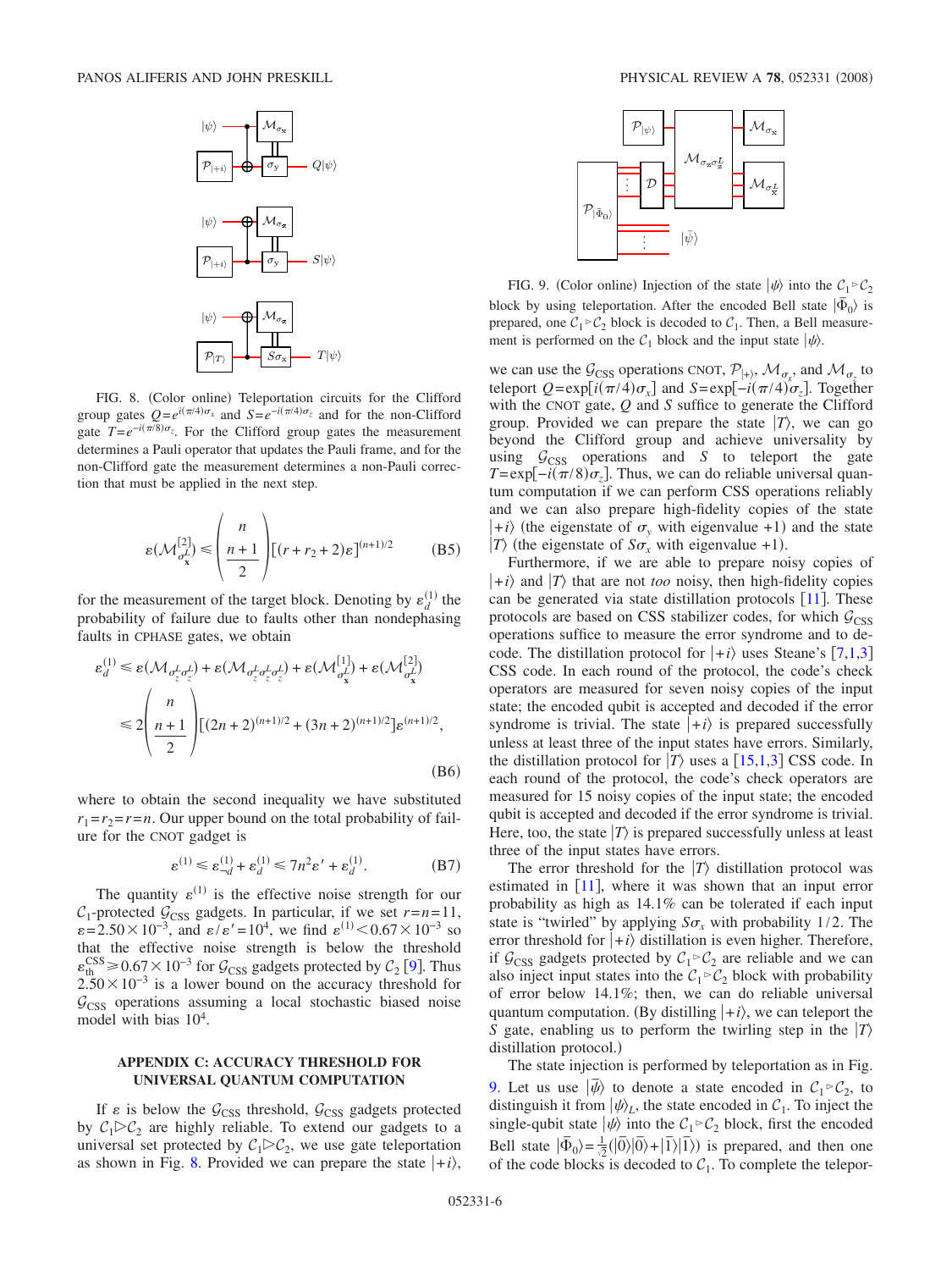tation, a joint Bell measurement is performed on the  $C_1$  block and the unprotected state  $|\psi\rangle$ . This procedure prepares the state  $|\bar{\psi}\rangle$ , up to a logical Pauli operator that is known from the outcome of the Bell measurement.

Because  $| \bar{\Phi}_0 \rangle$  can be prepared by using  $G_{\text{CSS}}$  gadgets which are well protected by  $C_1 \rhd C_2$  (we start with the encoded state  $|\bar{+}\rangle$  and the encoded state  $|\bar{0}\rangle$ , and we apply an encoded CNOT gate), we may assume that the preparation of  $|\bar{\Phi}_0\rangle$  is flawless. Thus the state injection might fail because of a decoding error, because of an error in the Bell measurement or because of a fault during the single-qubit preparation of  $|\psi\rangle$ .

Now let us suppose that  $C_2 = C^{\triangleright k}$  is obtained by concatenating the CSS code  $C$  all together  $k$  times. The decoding of  $C_1 \triangleright C_2$  is performed recursively: In the first step,  $C_1 \triangleright C^{\triangleright k}$  is decoded to  $C_1 \triangleright C^{\triangleright(k-1)}$  using gadgets protected by  $C_1 \triangleright C^{\triangleright(k-1)}$ ; then,  $C_1 \triangleright C^{\triangleright(k-1)}$  is decoded to  $C_1 \triangleright C^{\triangleright(k-2)}$  using gadgets protected by  $C_1 \triangleright C^{(k-2)}$  and so on. In the last step,  $C_1 \triangleright C$  is decoded to  $C_1$  using gadgets protected by  $C_1$ . Let us denote by  $\varepsilon(\mathcal{D})$  the probability that a logical error occurs at any level during this recursive decoding. If decoding is staggered so that no qubits are idle during the Bell measurement, and if the measurement of  $\sigma_z \sigma_z^L$  is repeated *r* times inside  $\mathcal{M}_{\sigma_z \sigma_z^L}$ , the probability of a state injection error is

$$
\varepsilon(\mathcal{P}_{|\bar{\psi}\rangle}) \leq \varepsilon(\mathcal{D}) + \varepsilon_{BM} + \varepsilon, \tag{C1}
$$

<span id="page-6-0"></span>where  $\varepsilon$  accounts for the probability of a fault in the singlequbit preparation of  $|\psi\rangle$  and

$$
\varepsilon_{BM} \le (2rn + r)\varepsilon' + (1+r)\varepsilon + \left(\frac{r}{2}\right) [(n+3)\varepsilon]^{(r+1)/2}
$$

$$
+ \left(\frac{n}{2}\right) [(2r+2)\varepsilon]^{(n+1)/2}.
$$
 (C2)

Here,  $(2rn + r)\varepsilon'$  bounds the probability of error in the Bell measurement due to a nondephasing fault in a CPHASE gate; the fault could occur in one of the  $r(n+1)$  gates contained in  $\mathcal{M}_{\sigma_z \sigma_z^L}$  or in one of the *rn* gates contained in a measurement in the immediately preceding  $C_1$ -protected CNOT gadget (which is part of the recursive decoding circuit). Furthermore,  $(1+r)\varepsilon$  bounds the probability of error in  $\mathcal{M}_{\sigma_x}$  due to a dephasing fault; the measured qubit participates in *r* CPHASE gates contained in  $\mathcal{M}_{\sigma_z \sigma_z^L}$  and also in the measurement itself [the probability of a fault in the preparation of this qubit in the state  $|\psi\rangle$  has already been included in Eq.  $(C1)$  $(C1)$  $(C1)$ ]. The next to last term bounds the probability of error in  $\mathcal{M}_{\sigma_z \sigma_z^L}$  due to a dephasing fault; the ancilla qubit in each of the *r* measurements inside  $\mathcal{M}_{\sigma_z^{\sigma_z^L}}$  participates in one  $\mathcal{P}_{|+\rangle}$ ,  $n+1$  CPHASE gates, and one  $\mathcal{M}_{\sigma_x}$ . Finally, the last term bounds the probability of an error in  $\mathcal{M}_{\sigma_{\mathbf{x}}^L}$ ; each qubit in the measured block participates in one  $P_{|+\rangle}$ , *r* CPHASE gates contained in the preceding  $C_1$ -protected CNOT gadget,  $r$  CPHASE gates contained in  $\mathcal{M}_{\sigma_z \sigma_z^L}$ , and one  $\mathcal{M}_{\sigma_x}$ .

<span id="page-6-1"></span>

FIG. 10. (Color online) A Bell state  $|\Phi_0\rangle_L$  is prepared by starting with two blocks in the state  $|+\rangle_L$  and then measuring  $\sigma_z^L \sigma_z^L$ .

If we set  $r=n=11$ ,  $\varepsilon \le 2.50 \times 10^{-3}$ , and  $\varepsilon' \le 10^{-4} \varepsilon$ , we find  $\varepsilon_{BM} \leq 3.01\%$ . Since  $\varepsilon(D) \leq 8.24\%$  for  $\varepsilon^{(1)} \le 0.67 \times 10^{-3}$  [[9](#page-7-7)], we conclude that  $\varepsilon(\mathcal{P}_{|\psi\rangle}) \le 11.5\%$  which is below the 14.1% distillation threshold. Thus  $2.50\times10^{-3}$  is a lower bound on the accuracy threshold for universal quantum computation under local stochastic biased noise model with bias  $10<sup>4</sup>$ .

### **APPENDIX D: IMPROVED THRESHOLD VIA FLAGGING AND MESSAGE PASSING**

We can improve our lower bound on the accuracy threshold by using a more sophisticated decoding procedure for  $C_1 \triangleright C_2$ . We note that the syndrome information for  $C_1$  is helpful for optimizing the decoding of  $C_2$  in the concatenated block; yet the decoding procedure that we have described so far makes no use of this information—after  $C_1$  is decoded, the  $C_1$  syndrome is discarded. Now we consider a new decoding procedure where some information about the  $C_1$  syndrome is retained and used in the decoding of  $C_2$ .

For the sake of clarity, we continue to make a distinction between  $r_1$ ,  $r_2$ , and  $n$ , even though we will set them equal later on. We say that a vote is "close" if the winners have one more vote than the losers. Thus  $\mathcal{M}_{\sigma_{\mathbf{x}}^L}$  has a close vote if the error syndrome indicates  $(n-1)/2$  errors in the block,  $\mathcal{M}_{\sigma_z^L \sigma_z^L}$ has a close vote if  $(r_1-1)/2$  of the measurements disagree with the majority, and  $\mathcal{M}_{\sigma_z^L \sigma_z^L \sigma_z^L}$  has a close vote if  $(r_2-1)/2$  measurements disagree with the majority. If a gadget contains no close votes, then we decode  $C_1$  as usual. But if the gadget contains a close vote, then a *flag* is raised after decoding. The flag signifies that the gadget has a higher than usual probability of failure, information that will be exploited during decoding at the next level up in the concatenated block, using a scheme described in  $[12]$  $[12]$  $[12]$ .

For simplicity, we consider a version of the scheme in [[12](#page-8-1)] where  $C_2$  is the concatenated 4-qubit code  $(C_4)$  with check operators  $\sigma_x^{\otimes 4}$  and  $\sigma_z^{\otimes 4}$ ; this is the case analyzed in [[9](#page-7-7)]. The basic building blocks for the construction of  $C_2$ -protected  $G_{\text{CSS}}$  operations in this scheme are Bell states  $|\Phi_0\rangle = \frac{1}{2}(|0\rangle|0\rangle + |1\rangle|1\rangle)$  as on the left of Fig. [10](#page-6-1) and CNOT gates followed by single-qubit measurements as on the top of Fig. [11.](#page-7-9) We can then construct encoded versions of these two basic building blocks by using  $C_1$ -protected gadgets as on the right of Fig. [10](#page-6-1) and the bottom of Fig. [11.](#page-7-9)

Consider how to refine our estimate of the failure probability for  $\mathcal{M}_{\sigma_z^L \sigma_z^L}$  in Fig. [10](#page-6-1) taking flagging into account. If there is a flag, then  $(r_1+1)/2$  faulty measurements might cause  $\mathcal{M}_{\sigma_z^L \sigma_z^L}$  to fail, but without a flag at least  $(r_1+3)/2$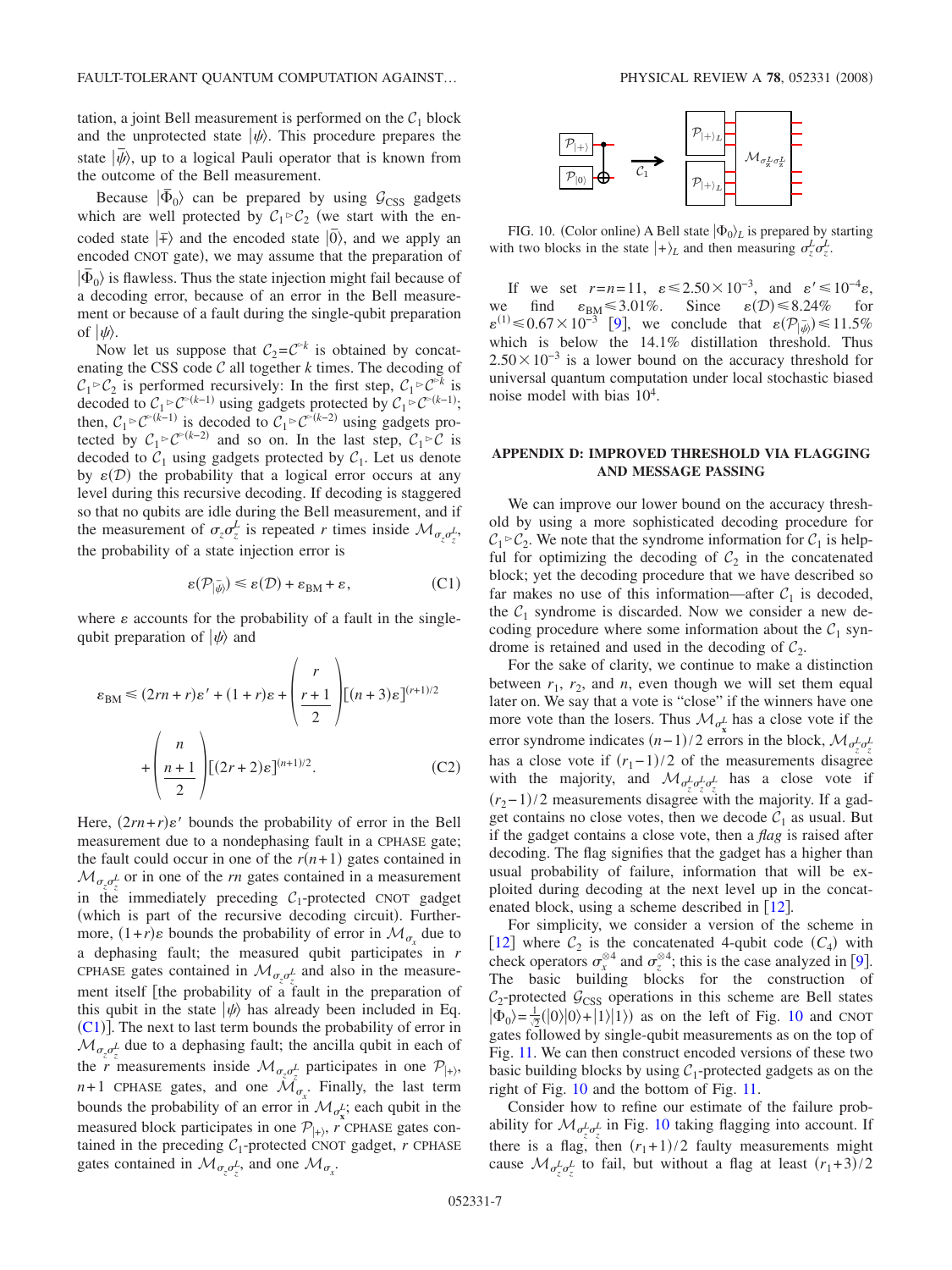<span id="page-7-9"></span>

FIG. 11. (Color online) On the top, the CNOT gates and measurements used to implement the teleportations of  $C_2$  blocks and sub-blocks in Fig. 3 in [[9](#page-7-7)]. On the bottom, a  $C_1$ -protected implementation of the operations on the top. The outcome of a measurement of  $\sigma_z^L \sigma_z^L$  or  $\sigma_z^L \sigma_z^L \sigma_z^L$  on the bottom corresponds to the outcome of the measurement of  $\sigma_z$  on the top with the same superscript, while the outcomes of the measurements of  $\sigma_x^L$  on the bottom are combined as shown to give the outcomes of the measurements of  $\sigma_x$  on the top.

faulty measurements are required. Therefore, instead of Eq.  $(B2)$  $(B2)$  $(B2)$  we have

$$
\varepsilon_f(\mathcal{M}_{\sigma_z^L \sigma_z^L}) \leqslant \left(\frac{r_1}{\frac{r_1+1}{2}}\right) \left[ (2n+2)\varepsilon \right]^{(r_1+1)/2} \tag{D1}
$$

for the probability of failure with a flag and

$$
\varepsilon_{\neg f}(\mathcal{M}_{\sigma_z^L \sigma_z^L}) \leqslant \left(\frac{r_1}{2}\right) \left[ (2n+2)\varepsilon \right]^{(r_1+3)/2} \tag{D2}
$$

for the probability of failure without a flag. In fact, because the circuit in Fig. [10](#page-6-1) prepares an ancilla state, we find it advantageous to repeat this measurement of  $\sigma_z^L \sigma_z^L$  a smaller number of times  $t \leq n$  and to post-select on the cases without a flag. In this case, the conditional probability that  $\mathcal{M}_{\sigma^L_{\xi}\sigma^L_{\xi}}$ fails when it is accepted is

$$
\varepsilon(\mathcal{M}_{\sigma_z^L \sigma_z^L} | \text{acc}) \le \frac{\left(\frac{t}{2} + 3\right) \left[ (2n+2)\varepsilon \right]^{(t+3)/2} + 2nt\varepsilon'}{1 - \left(\frac{t}{2}\right) \left[ (2n+2)\varepsilon \right]^{(t-1)/2} - 2nt\varepsilon'}
$$
\n(D3)

where  $\left(\frac{t}{t-1}\right)$   $[(2n+2)\varepsilon]^{(t-1)/2}$  bounds the probability that a flag is raised and  $2nte'$  is the probability of a nondephasing error in one of the CPHASE gates.

We can perform a similar analysis to bound the probability of failure, with and without a flag, for the measurements  $\mathcal{M}_{\sigma_z^L \sigma_z^L}$ ,  $\mathcal{M}_{\sigma_z^L \sigma_z^L \sigma_z^L}$  and  $\mathcal{M}_{\sigma_x^L}$  in Fig. [11.](#page-7-9) These bounds can now be plugged into the analysis of the decoding of  $C_2$  in [[9](#page-7-7)]. For bias  $\varepsilon/\varepsilon' = 10^4$ , we find that reliable  $(C_1 \triangleright C_2)$ -protected  $G<sub>CSS</sub>$  operations can be implemented if  $\varepsilon$  is below  $3.51 \times 10^{-3}$  (where this optimal value is achieved by choosing  $r_1 = r_2 = n = 7$  and  $t = 5$ ). In addition, by an analysis similar to the discussion in Appendix C, we find that for  $\varepsilon$  = 3.51 × 10<sup>-3</sup> the probability of an error in state injection is  $\varepsilon(\mathcal{P}_{|\psi}) \le 10.4\%$ , which is below the 14.1% distillation threshold. Thus  $3.51 \times 10^{-3}$  is our improved lower bound on the accuracy threshold for universal quantum computation under local stochastic biased noise with bias  $10^4$ .

- <span id="page-7-0"></span>1 P. Shor, in *Proceedings of the 37th Annual Symposium on Foundations of Computer Science, Los Alamitos, CA, 1996* (IEEE Computer Society Press, New York, 1996), p. 56.
- [2] J. M. Taylor et al., Nat. Phys. 1, 177 (2005).
- <span id="page-7-1"></span>[3] F. Brito et al., New J. Phys. **10**, 033027 (2008).
- <span id="page-7-2"></span>[4] C. Ospelkaus et al., Phys. Rev. Lett. 101, 090502 (2008),
- <span id="page-7-4"></span><span id="page-7-3"></span>5 I. Gourlay and J. F. Snowdon, Phys. Rev. A **62**, 022308

 $(2000).$ 

- [6] A. M. Stephens *et al.*, Phys. Rev. A 77, 062335 (2008).
- 7 Z. W. E. Evans *et al.*, e-print arXiv:0709.3875.
- <span id="page-7-5"></span>[8] P. Aliferis, D. Gottesman, and J. Preskill, Quantum Inf. Comput. **6**, 97 (2006).
- <span id="page-7-6"></span>[9] P. Aliferis and J. Preskill, e-print arXiv:0809.5063.
- <span id="page-7-8"></span><span id="page-7-7"></span>[10] P. Aliferis, D. Gottesman, and J. Preskill, Quantum Inf. Com-